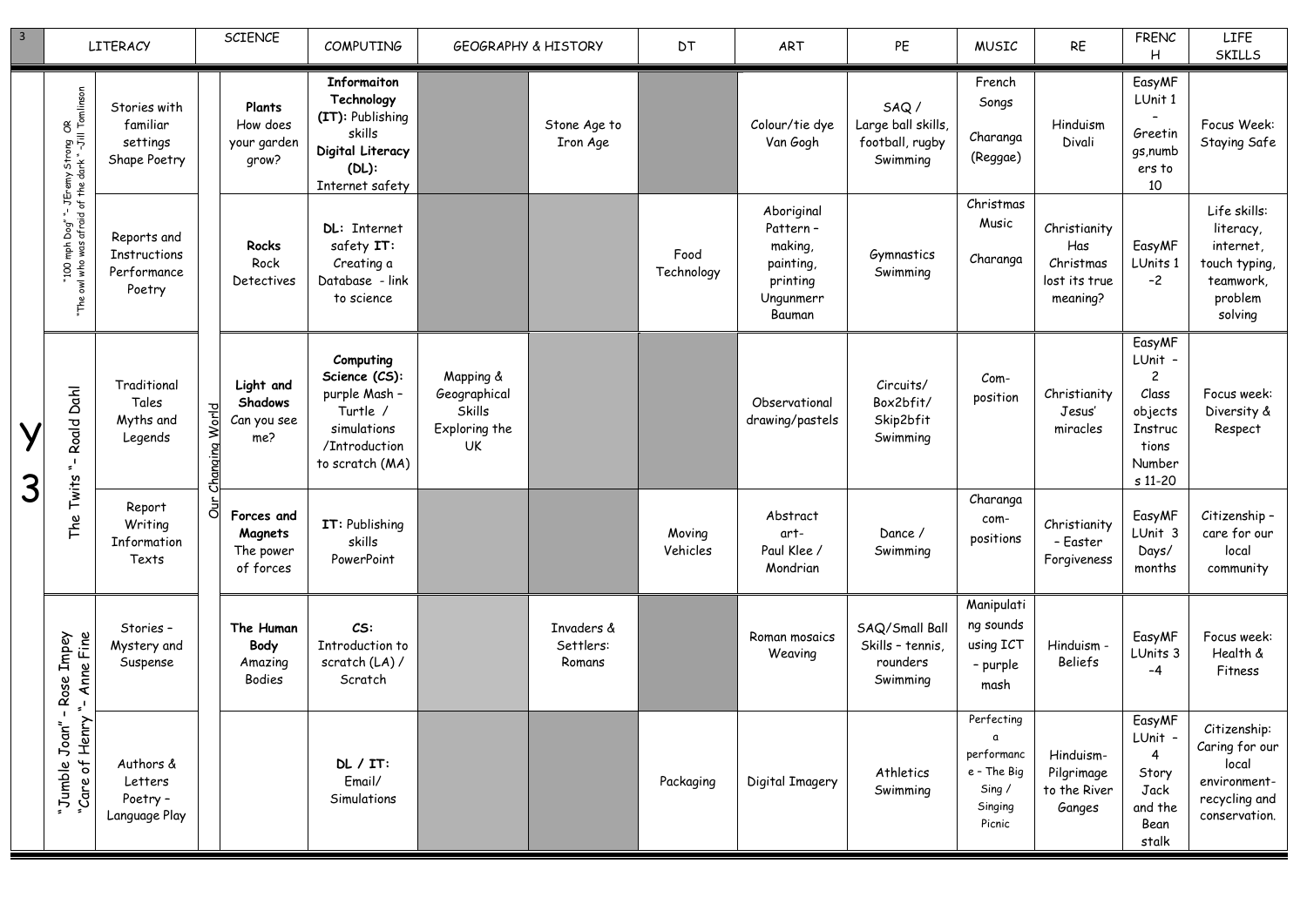|   |                                           | Stories with<br>historical<br>settings (3)/<br>Information<br>texts(2)<br>Plays(2)             |                        |                                                                     | <b>Materials:</b><br>States of<br>Matter<br>In a State                                                               | IT: Publishing<br>skills<br>DL: Internet<br>safety                                                            |  | Ancient Egypt                     |                                                                   | Egyptian<br>masks-<br>sculpture                              | Large ball<br>skills: football,<br>rugby<br>SAQ | <b>Ukuleles</b>                                | Judaism<br>Beliefs and<br>practices                   | EasyMF<br>LUnit 5<br>Body<br>parts                                                                  | Focus week:<br>Staying Safe |
|---|-------------------------------------------|------------------------------------------------------------------------------------------------|------------------------|---------------------------------------------------------------------|----------------------------------------------------------------------------------------------------------------------|---------------------------------------------------------------------------------------------------------------|--|-----------------------------------|-------------------------------------------------------------------|--------------------------------------------------------------|-------------------------------------------------|------------------------------------------------|-------------------------------------------------------|-----------------------------------------------------------------------------------------------------|-----------------------------|
|   | "The Worst Witch"<br>Jill Murphy          | Poetry (1)<br>Explanation<br>Texts (3)<br>Information<br>Texts $(3)$                           |                        | Teeth<br>Where does<br>all that<br>food go?                         | IT: Digital<br><b>Imagery</b><br>Photography -<br>links to<br>Egyptians / I<br>can animate<br>DL: Internet<br>safety |                                                                                                               |  | Egyptian<br>Food/<br>Artefact     | Drawing<br>Human emotion<br>Hockney<br>Munch                      | Gymnastics<br>SAQ                                            | <b>Ukuleles</b>                                 | Christianity<br>Christmas                      | EasyMF<br>LUnit -<br>5<br>colours<br>monster<br>story | Life skills:<br>literacy,<br>internet,<br>touch typing,<br>teamwork,<br>problem<br>solving.         |                             |
|   |                                           | Stories set in<br>imaginary<br>worlds (4) /<br>Recounts:<br>Newspapers<br>and magazines<br>(2) |                        | Classifying<br>vertebrates<br>and<br>invertebret<br>es<br>Who am I? | CS:<br>Scratch                                                                                                       | European<br>Society<br>Italy                                                                                  |  |                                   | Paisley<br>Patterns/<br><b>Indian Epic</b><br>"The Ramayana"      | Circuits/<br>Box2bfit/<br>Skip2bfit<br>SAQ                   | <b>Ukuleles</b>                                 | Judiasm<br>Passover                            | EasyMF<br>LUnit 7<br>Travelin<br>g to<br>school       | Focus week:<br>Diversity &<br>Respect                                                               |                             |
| 4 | "How to blow up Tollins"<br>Conn Iggulden | Poetry:<br>Creating<br>Images $(2)$ /<br>Persuasive<br>Texts (4)                               | World<br>Changing<br>ā | Environmen<br>tal Issues<br>Human<br>Impact                         | IT:<br>Sensing data<br>Excel<br>(link to science<br>topic)                                                           |                                                                                                               |  | <b>Bird Boxes</b>                 | Imagination-<br>collage                                           | Dance<br>SAQ                                                 | <b>Ukuleles</b>                                 | Christianity<br>- Easter<br>and<br>forgiveness | EasyMF<br>LUnit7<br>Transpo<br>rt.                    | Citizenship -<br>care for our<br>global<br>community:<br>conservation<br>and pollution.             |                             |
|   |                                           | Stories with<br>issues and<br>dilemmas (4)/<br>Recounts:<br>Newspapers<br>and magazines<br>(2) |                        | Electricity:<br>Circuits<br>and<br>Conductors<br>Switched on        | CS:<br>Scratch / Class<br>Blogs                                                                                      | Mapping & Geographical Skills<br>Local Study of<br>Annfield Plain<br>Contrasting European/Global<br>locality. |  |                                   | Pattern in local<br>area                                          | Small ball skills:<br>tennis,<br>rounders,<br>cricket<br>SAQ | <b>Ukuleles</b>                                 | Judaism-<br>Showing<br>commitment<br>to God    | EasyMF<br>LUnit 8<br>numbers<br>$1 - 40$              | Focus week:<br>Health &<br>Fitness                                                                  |                             |
|   | "Bill's New Frock"<br>ne Fine<br>₹        | Stories from<br>other cultures<br>$(3)$ / Poetry:<br>Exploring<br>form(2)<br>Haikus            |                        | Sound<br>Good<br>Vibrations                                         | DL/IT:<br>Multimedia<br>(powerpoint /<br>prezi)<br>Safe use of the<br>internet                                       |                                                                                                               |  | Making a<br>Musical<br>Instrument | Local study:<br>mining artists -<br>charcoals.<br>Sculpture in NE | Athletics<br>SAQ                                             | Ukuleles<br>Big Sing<br>Singing<br>Picnic       | Christianity<br>Prayer and<br>worship          | EasyMF<br>LUnits<br>8/9                               | Citizenship:<br>Caring for our<br>global<br>environment.<br>Enterprise &<br>Financial<br>Capability |                             |

 $\blacksquare$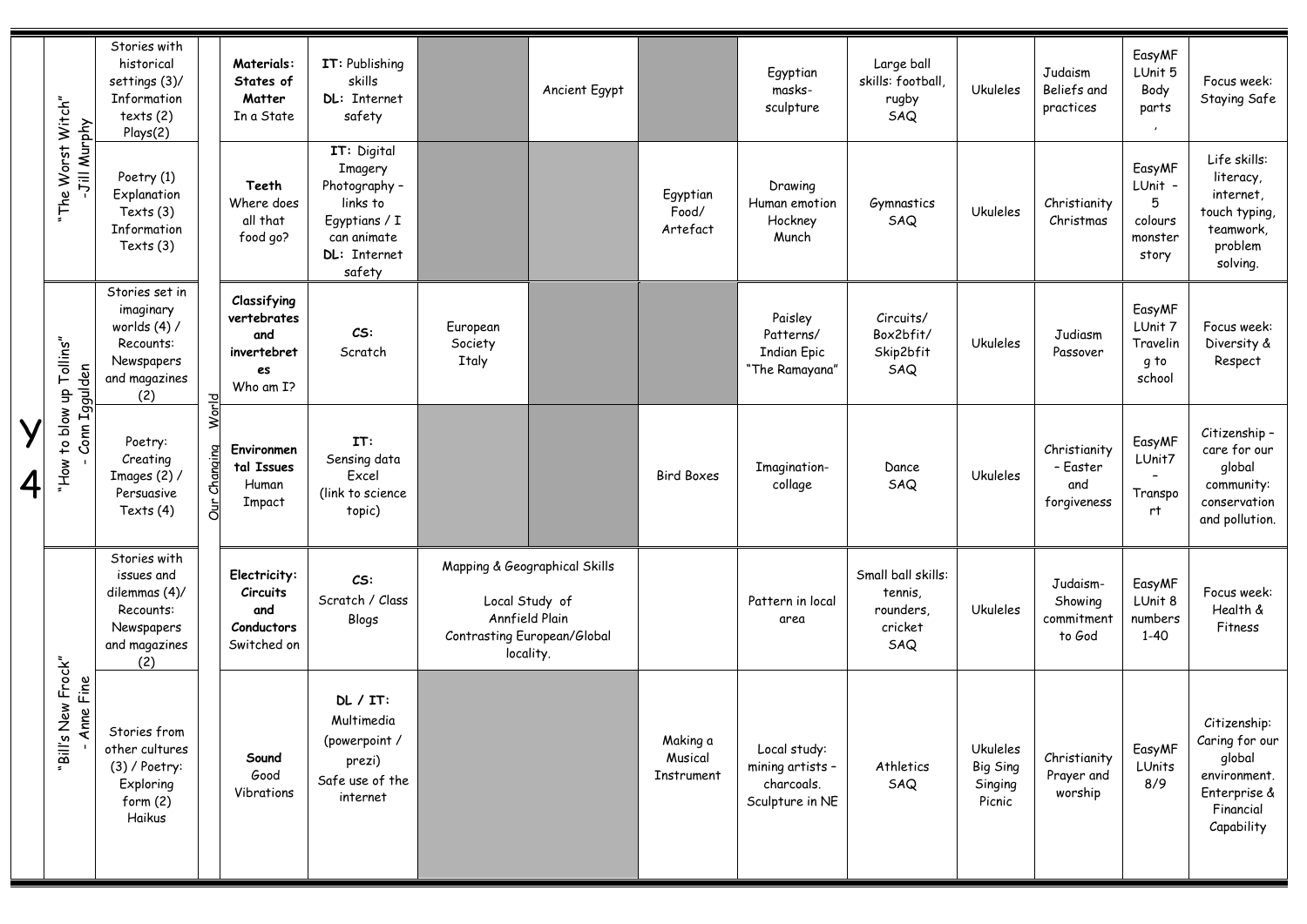|   | BFG PASSAGES<br>$\mathfrak{S}$<br>- Roald Dahl<br>Medicine"/            | Narrative/<br>note taking/<br>descriptive<br>Poetry<br>Cc: word<br>processing<br>skills                       |                          | Materials<br>Everyday<br>Materials                                        | DL:<br>Internet safety<br>IT: Internet<br>research - link<br>to Victorians<br>(Census) |                                                                                             | Victorians<br>Diary entry<br>Link: art/<br>English<br>cc: Victorian<br>silhouettes.<br>William<br>Morris | Victorian<br>gingerbread                                        | Paper collage -<br>Henri Matisse.<br>cc: Victorian<br>silhouettes<br>Patterns in<br>fabric - William<br>Morris | Large ball skills,<br>rugby,<br>basketball,<br>football<br>SAQ | Brass<br>Music<br>reviews                                            | Sikhism<br>Beliefs in<br>action                 | EasyMF<br>LUnit 9<br>Cinderel<br>la                                | Focus week:<br>Staying Safe<br>Cyber<br>bullying/<br>passwords<br>safety.12345 |
|---|-------------------------------------------------------------------------|---------------------------------------------------------------------------------------------------------------|--------------------------|---------------------------------------------------------------------------|----------------------------------------------------------------------------------------|---------------------------------------------------------------------------------------------|----------------------------------------------------------------------------------------------------------|-----------------------------------------------------------------|----------------------------------------------------------------------------------------------------------------|----------------------------------------------------------------|----------------------------------------------------------------------|-------------------------------------------------|--------------------------------------------------------------------|--------------------------------------------------------------------------------|
|   | "George's Marvellous<br>"Matilda"                                       | Letter/<br>Recounts /<br>Instructions -<br>potions<br>Link:<br>Roald Dahl/<br>Halloween<br>enterprise.        |                          | States of<br>Matter<br>Get sorted<br>Marvellous<br>Mixtures<br>All Change | IT/DL:<br>Graphic<br>modelling 3D<br>Continued<br>Internet safety                      |                                                                                             |                                                                                                          | Textiles -<br>Make a<br>Christmas<br>decoration<br>and evaluate | Halloween art<br>Developing<br>colour in<br>painting -<br>Turner<br>O'Keefe<br>cc: Space:<br>pastels           | Gymnastics<br>SAQ                                              | Brass<br>$Cc$ :<br>Christmas<br>singing                              | Christianity<br>- Christmas                     | EasyMF<br>LUnits<br>$9 - 10$<br>Fruit<br>andVeg.                   | Enterprise &<br>Financial<br>Capability<br>(Halloween)                         |
| 5 | $\mathfrak{S}$<br>Boyle<br>Smith<br>John<br>King:<br>Dick<br>ed Pyjamas | Non<br>chronological<br>report-<br>mythical<br>creature<br>Myths and<br>Legends /<br>Fables /<br>Explanations | <b>World</b><br>Changing | Life Cycles<br>Circle of<br>Life<br>Link:<br>Rainforests                  | CS:<br>Scratch<br>IT: Powerpoint<br>/ prezi                                            | Mapping &<br>Geographical<br>Skills<br>Rainforest<br>Biomes and<br>vegetation/<br>fairtrade |                                                                                                          |                                                                 | Sculpture:<br>Myths and<br>legends<br>Rainforest<br>animals<br>Pointillism -<br>Gorges Seurat<br>/ paper mache | Circuits/<br>Box2bfit/<br>Skip2bfit<br>SAQ                     | Brass<br>Rainfores<br>t singing,<br>sounds<br>from the<br>rainforest | Sikhism<br>Beliefs and<br>moral values          | EasyMF<br>LUnits<br>$10 - 11$<br>Use a<br>French<br>Dictiona<br>ry | Focus week:<br>Diversity &<br>Respect                                          |
|   | ρος<br>Δ<br>Strip<br>Invisibl<br>⊇.<br>ω<br>Boy<br>عٔ<br>"The           | Diary /letter -<br>boy in<br>stripped pj's<br>Explanations/<br>debate<br>Stories from<br>other cultures       |                          | Plants and<br>Animals:<br>Reproductio<br>n in plants<br>and animals       | IT:<br>Excel                                                                           |                                                                                             |                                                                                                          | Pop up toys                                                     | Experimenting<br>with different<br>mediums -<br>willow patterns                                                | Dance<br>SAQ                                                   | Brass                                                                | Christianity<br>- Easter                        | EasyMF<br>LUnit<br>11<br>Sports                                    | World issues:<br>refugees<br>Cc: Boy in<br>striped<br>pyjamas                  |
|   | rpurgo OR<br>- Michael<br>Ę                                             | Novels /<br>Traditional<br>Stories /<br>Poetry<br>Mixed genres                                                |                          | Space<br>The Earth<br>and Beyond<br>Cc: french                            | CS:<br>GO Control /<br>Introduction to<br>Kodu                                         |                                                                                             | Non-European<br>society<br>Mayans                                                                        |                                                                 | Impressionism -<br>Monet<br>cc: Large scale,<br>different<br>mediums,<br>sculpture.<br>Cultures.               | Small ball skills:<br>tennis, cricket,<br>rounders<br>SAQ      | <b>Brass</b>                                                         | Sikhism-<br>Showing<br>commitment<br>to God     | EasyMF<br>LUnits<br>$11 - 12$                                      | Focus week:<br>Health &<br>Fitness<br>Cc: Science<br>Human body                |
|   | "Shadow" by Michael Mo<br>"The Sleeping Sword" -                        | Persuasive<br>Writing                                                                                         |                          | Forces<br>Feel the<br>force                                               | DL / IT:<br>Email<br>Photography -<br>digitally<br>altering photos                     |                                                                                             |                                                                                                          | Savoury Food<br>technology -<br>pizza                           | Art<br>assessment-<br>sketch box<br>Summer pencil<br>sketches                                                  | Athletics<br>SAQ                                               | Brass<br>Singing<br>Picnic                                           | Christianity<br>Showing<br>commitment<br>to God | EasyMF<br>LUnit 12<br>Weathe<br>$\mathsf{r}$                       | World issues:<br>Refugees<br>Fairtrade                                         |